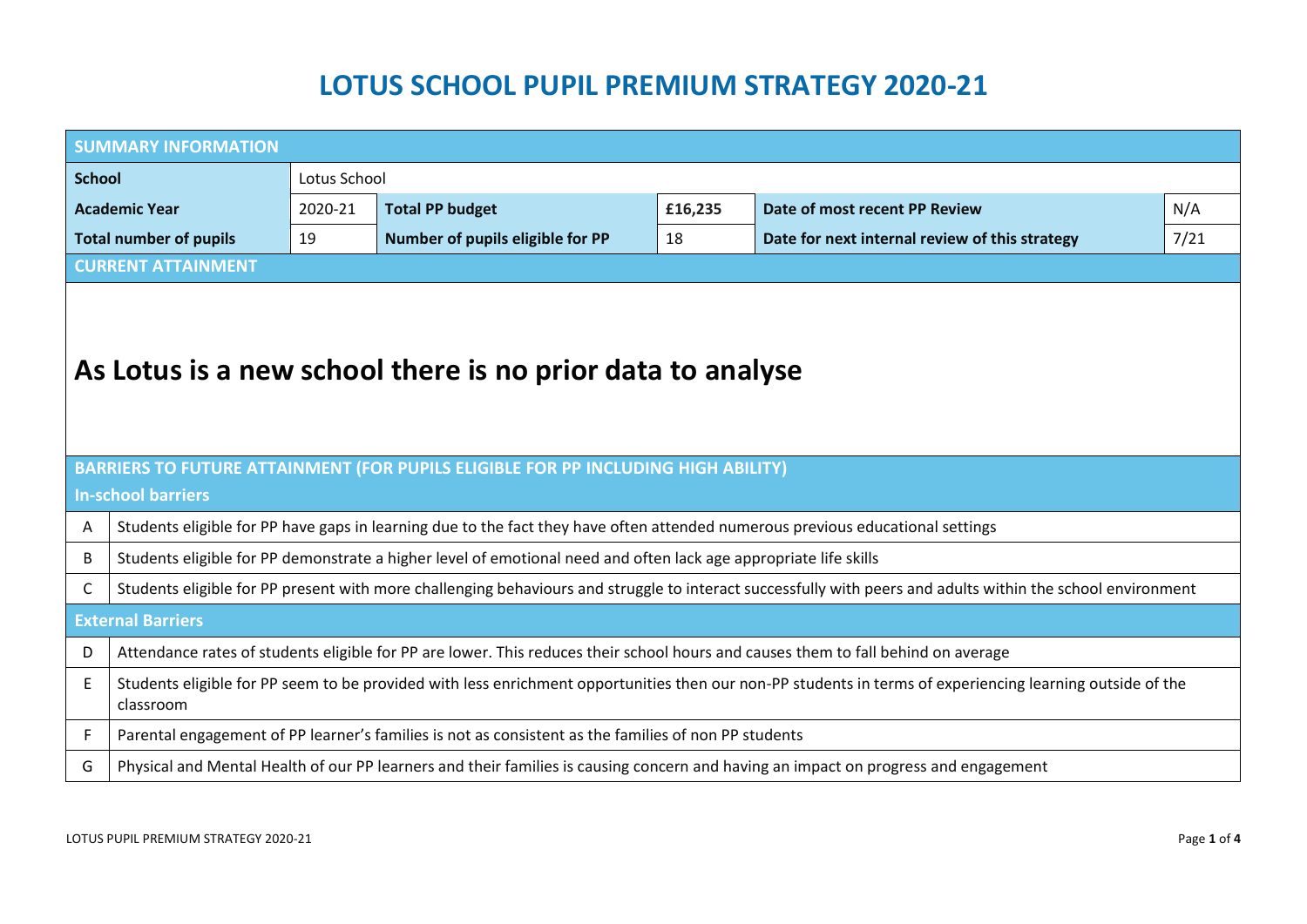| <b>DESIRED OUTCOMES</b> |                                                                                                                                                             | <b>SUCCESS CRITERIA</b>                                                                                                                                                                                                                                                                                          |  |  |  |
|-------------------------|-------------------------------------------------------------------------------------------------------------------------------------------------------------|------------------------------------------------------------------------------------------------------------------------------------------------------------------------------------------------------------------------------------------------------------------------------------------------------------------|--|--|--|
| A                       | That all students eligible for PP make expected or<br>exceptional progress in both English and Maths.                                                       | Students eligible for PP will have made either expected or exceptional progress within English and<br>Mathematics by the end of the academic year                                                                                                                                                                |  |  |  |
| B                       | PP students are provided with targeted support<br>for their social and emotional well-being needs<br>and are fully supported to develop life skills         | Students fully engage with the support they are offered and emotional wellbeing monitoring tools and end<br>of year reports show an increase in social and emotional wellbeing                                                                                                                                   |  |  |  |
| C                       | PP Students have access to social skills<br>interventions and small group work sessions, that<br>encourage and promote how to form healthy<br>relationships | Students are more able to build positive relationships with peers and adults and can then focus more<br>successfully on their learning journey                                                                                                                                                                   |  |  |  |
| D                       | Increased attendance rates for students eligible<br>for PP                                                                                                  | Overall attendance among students eligible for PP improves to 95% in line with 'other' students                                                                                                                                                                                                                  |  |  |  |
| E                       | Increased enrichment opportunities during and<br>after school to provide students with higher<br>aspirations                                                | PP students will be provided with a greater wealth of enrichment opportunities to support higher<br>aspirations and provide awareness of the community and surrounding areas around them                                                                                                                         |  |  |  |
| F                       | That PP Learners parents and carers are fully<br>involved within school life and take up all<br>opportunities to engage with the whole school<br>community  | PP Learners parents and carers will attend all parent evenings and review meetings and respond to progress<br>reports and phone calls as well as non-academic family and social events we host throughout the year                                                                                               |  |  |  |
| G                       | That the physical and mental health of our PP<br>learners and their families improves and their<br>basic personal wellbeing needs are met                   | PP learners and their families will be signposted to external services to support their physical and mental<br>health needs via specialist in-house services, promotion of external services and providing a one-stop shop<br>approach towards specialist help available within our school and local communities |  |  |  |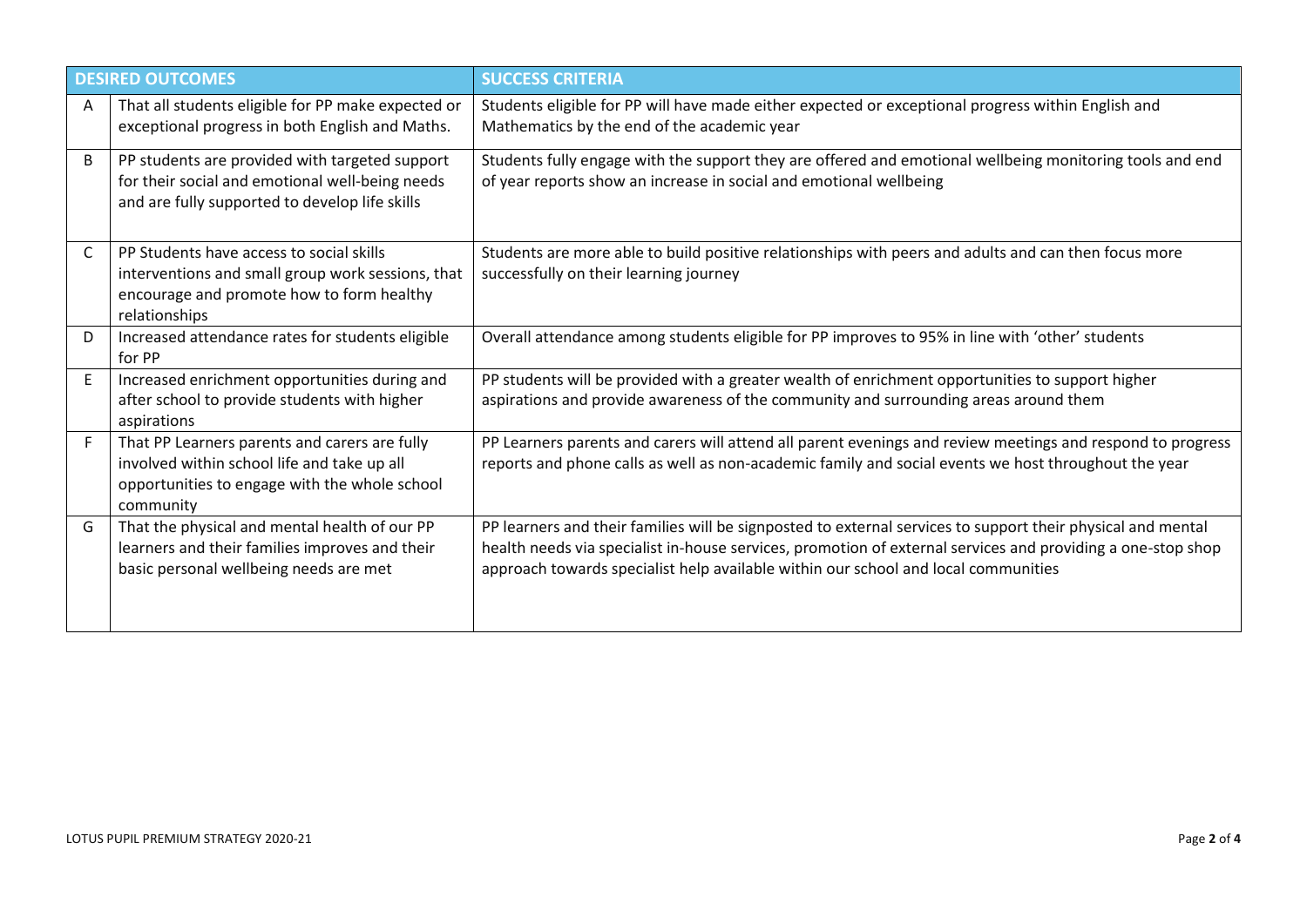| <b>PLANNED EXPENDITURE</b>                               |                                                |  |                                                                                                                                                                                                                                                                                                                                                                                                                                                                                                                                                                                                                                                                  |                                                    |                      |                                            |  |  |
|----------------------------------------------------------|------------------------------------------------|--|------------------------------------------------------------------------------------------------------------------------------------------------------------------------------------------------------------------------------------------------------------------------------------------------------------------------------------------------------------------------------------------------------------------------------------------------------------------------------------------------------------------------------------------------------------------------------------------------------------------------------------------------------------------|----------------------------------------------------|----------------------|--------------------------------------------|--|--|
| 2020/21<br>Academic year                                 |                                                |  |                                                                                                                                                                                                                                                                                                                                                                                                                                                                                                                                                                                                                                                                  |                                                    |                      |                                            |  |  |
| Chosen action /<br><b>Desired</b><br>approach<br>outcome |                                                |  | What is the evidence and rationale for this choice?                                                                                                                                                                                                                                                                                                                                                                                                                                                                                                                                                                                                              | <b>Budgeted Cost</b>                               | <b>Staff</b><br>lead | When will you<br>review<br>implementation? |  |  |
| <b>B, D, F, G, F</b>                                     | <b>Family Support Worker</b>                   |  | Operational support for increasing parental engagement, addressing low level<br>safeguarding concerns with families, 1:1 support for students regarding homelife,<br>signposting parents/carers and students to external services and behaviour<br>intervention and support for parents/carers. Impact will be:<br>Increase in parental engagement<br>$\bullet$<br>Improved attendance and systems of intervention<br>$\bullet$<br>A reduction in child protection referrals<br>$\bullet$<br>Increased attendance at parent's evenings, review meetings and social events<br>Decrease in low level safeguarding concerns due to supporting families<br>$\bullet$ | £8053 (part<br>funding of role)                    | SOW                  | <b>March 2021</b>                          |  |  |
| A, D                                                     | Reading and Maths<br>Intervention<br>programme |  | To purchase Dockside reading intervention and TTrockstars Maths intervention<br>package for targeted 1:1 and small group interventions.<br>Impact will be:<br>Accelerated progress in Maths and English<br>$\bullet$<br>Engagement and readiness for learning<br>$\bullet$<br>Increased focus<br>$\bullet$<br>Increased academic self-confidence                                                                                                                                                                                                                                                                                                                 | £761.90                                            | <b>RKE</b>           | <b>March 2021</b>                          |  |  |
| A, B, C, D, E, F, G                                      | Mental Health and<br>Wellbeing Intervention    |  | A TA3 specialising in mental health and wellbeing will provide mental health and<br>Social Skills interventions and support for learners.<br>Impact will be:<br>Increased therapy based provisions<br>$\bullet$<br>Decrease in behaviour logs<br>$\bullet$<br>Decrease in anxiety of learners<br>$\bullet$<br>Specialist interventions led for mental health and wellbeing<br>$\bullet$<br>Improved relationships with peers and adults<br>$\bullet$                                                                                                                                                                                                             | £7120 (15 hours<br>a week of SEMH<br>intervention) | <b>CDA</b>           | <b>March 2021</b>                          |  |  |
| E                                                        | <b>Enrichment Fund</b>                         |  | A fund to ensure all students are given access to extra-curricular visits and experiences<br>and have the appropriate clothing. Visits to include theatre trips, visits to local nature                                                                                                                                                                                                                                                                                                                                                                                                                                                                          | £300                                               | <b>RKE</b>           | <b>March 2021</b>                          |  |  |